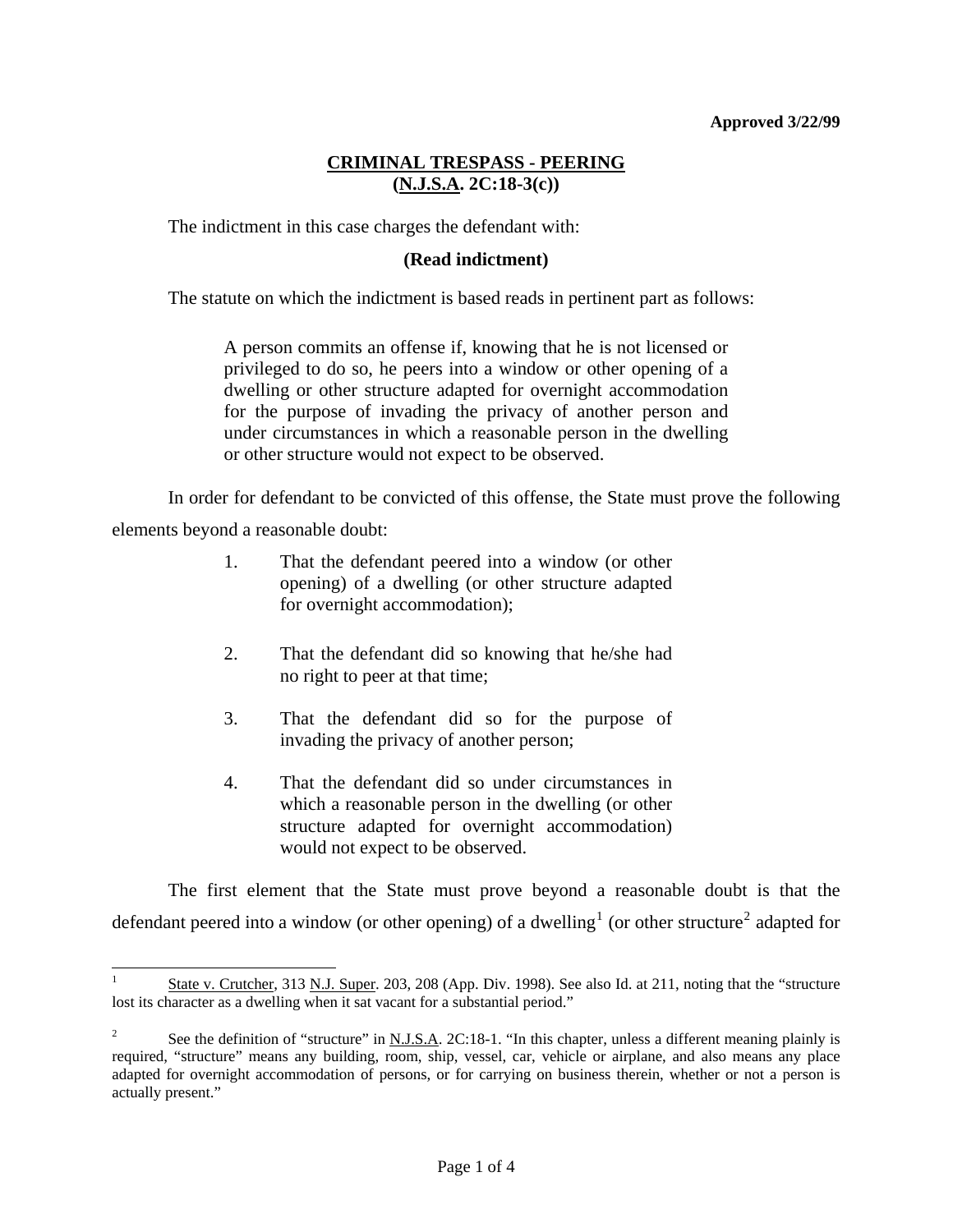# **CRIMINAL TRESPASS - PEERING**

**[N.J.S.A. 2C:18-3(c)]** 

overnight accommodation). The State need not prove that the defendant actually entered the dwelling (or other structure adapted for overnight accommodation).

 A dwelling (or other structure adapted for overnight accommodation) means a place which human beings regularly use for sleeping. A dwelling (or other structure adapted for overnight accommodation) is no longer a dwelling when its occupants leave it without any intention to return.

 The second element that the State must prove beyond a reasonable doubt is that the defendant so peered knowing that he/she had no right to do so at that time. "Knowing" under this statute means that defendant was aware that he/she was not licensed or privileged to peer in the window (or other opening) or that defendant was aware of the high probability that he/she was not so licensed or privileged.

 The third element that the State must prove beyond a reasonable doubt is that the defendant peered for the purpose of invading the privacy of another person. Acting with "purpose" under the statute means it was the defendant's conscious object to invade the privacy of another person. Whether this was the defendant's purpose is a question of fact for you to decide. A person acts purposely with respect to the nature of his/her conduct or a result thereof if it his/her conscious object to engage in conduct of that nature or to cause such a result. A person acts purposely with respect to attendant circumstances if he/she is aware of the existence of such circumstances or believes or hopes that they exist. "With purpose," "designed," "with design," or equivalent terms have the same meaning. Purpose is a condition of the mind that cannot be seen and can only be determined by inferences drawn from the defendant's conduct, words or acts. It is not necessary for the State to prove the existence of such a mental state by direct evidence such as a statement by the defendant that he/she had a particular purpose. It is within the power of the jury to find that the proof of purpose has been furnished beyond a reasonable doubt by inferences which you may draw from the nature of the acts and the circumstances surrounding the conduct of the defendant as they have been presented in the evidence you have heard and seen in this case.

The State is not obligated to prove that the person(s) being observed knew that they were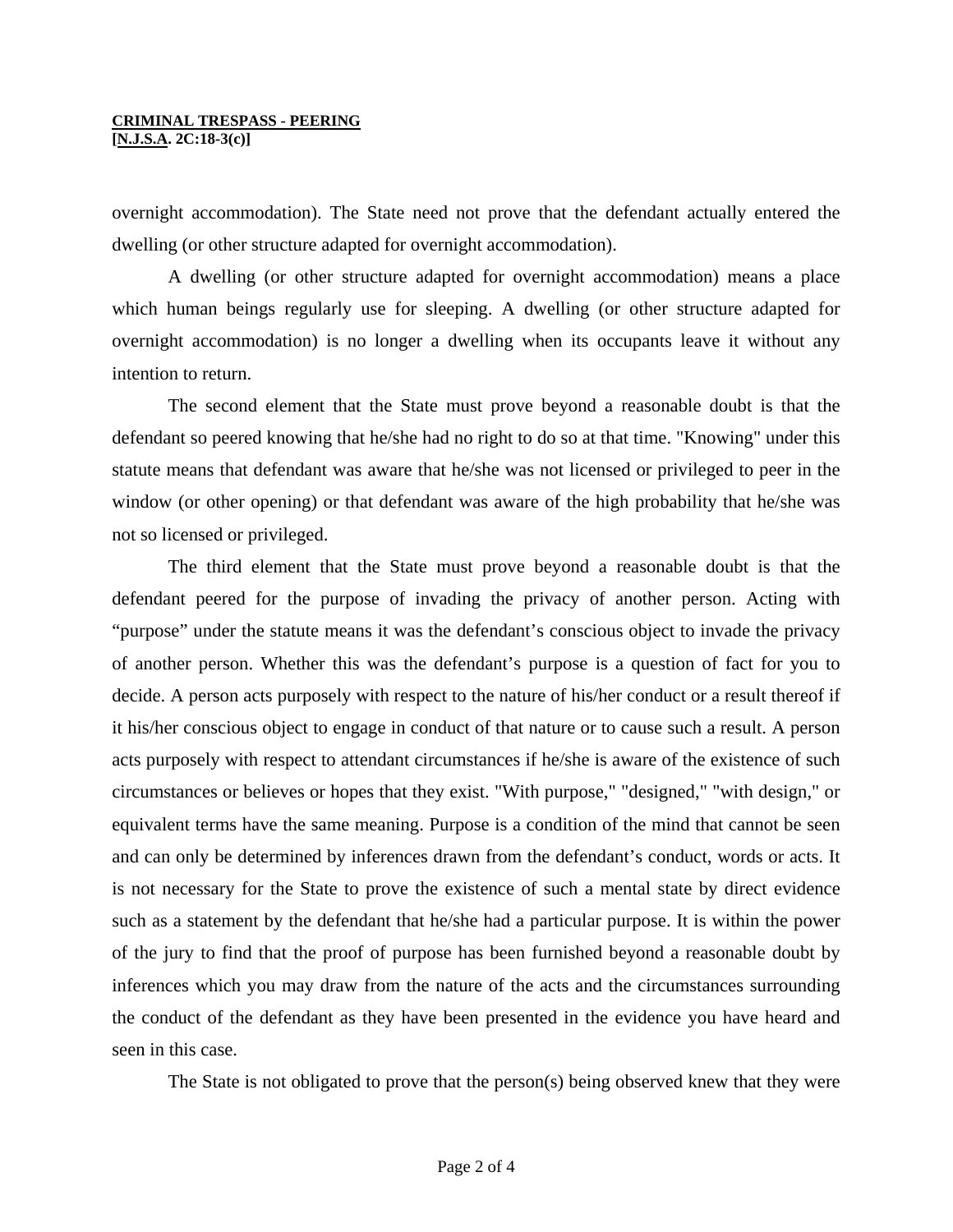**[N.J.S.A. 2C:18-3(c)]** 

being observed or that the defendant actually observed anyone. Rather, the State must prove that the defendant peered for the purpose of invading the privacy of another person.

 The fourth element that the State must prove beyond a reasonable doubt is that the defendant peered under circumstances in which a reasonable person in the dwelling (or other structure adapted for overnight accommodation) would not expect to be observed.

# **(NO AFFIRMATIVE DEFENSE) ADD**

 If you find that the State has proven to you all of these elements beyond a reasonable doubt, then you must find the defendant guilty. If the State has failed to prove any of these elements beyond a reasonable doubt, then you must find the defendant not guilty.

### **(AFFIRMATIVE DEFENSES) ADD**

The defendant as part of his/her denial of guilt asserts that **[CHOOSE APPLICABLE AFFIRMATIVE DEFENSE(S) FROM ALTERNATIVES BELOW]**:

 (A) The dwelling (or other structure adapted for overnight accommodation) was open to members of the public and he/she complied with all lawful conditions imposed on access to or remaining in the dwelling (or other structure adapted for overnight accommodation) at the time that he/she peered into the window (or other opening).<sup>[3](#page-0-1)</sup> It is the burden of the State to prove beyond a reasonable doubt that the dwelling (or other structure adapted for overnight accommodation) was not open to members of the public or that defendant did not comply with all lawful conditions imposed on access to or remaining in the dwelling (or other structure adapted for overnight accommodation) at the time that he/she peered into the window (or other opening). Therefore, if you conclude that the State has proved all of the elements of the criminal trespass beyond a reasonable doubt, but you are still not satisfied beyond a reasonable doubt that the State has disproved the defendant's claim that the dwelling (or other structure adapted for overnight accommodation) was open to members of the public and defendant complied with all lawful conditions imposed on access to or remaining in the dwelling (or other structure adapted for overnight accommodation) at the time that he/she peered into the window (or other opening), then you must find the defendant not guilty. However, if you find that the State has proved all of

<span id="page-2-0"></span> 3 N.J.S.A. 2C:18-3d(2).